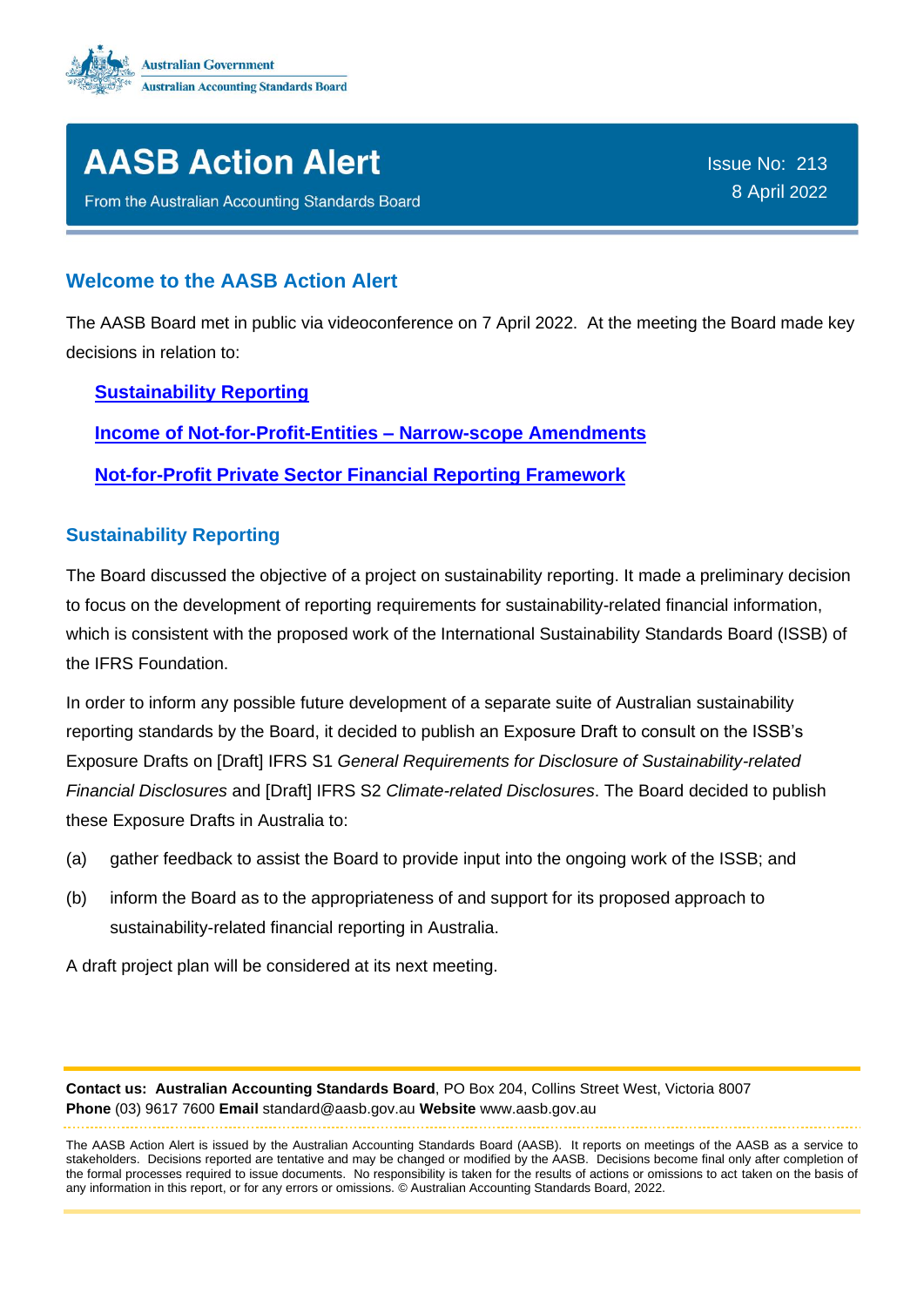

## <span id="page-1-0"></span>**Income of Not-for-Profit Entities – Narrow-scope Amendments**

The Board decided to proceed with the following proposals in ED 318 *Illustrative Examples for Income of Not-for-Profit Entities and Right-of-Use Assets arising under Concessionary Leases*:

- (a) add Illustrative Example 7A to AASB 15 *Revenue from Contracts with Customers*, to clarify the accounting for upfront fees; and
- (b) regarding the accounting policy choice in AASB 16 *Leases* to initially measure a class of concessionary right-of-use assets at cost or fair value:
	- (i) to retain the accounting policy choice on an on-going basis for not-for-profit private sector lessees; and
	- (ii) to defer consideration of the accounting policy choice for not-for-profit public sector lessees until the Board decides on any additional guidance for measuring the fair value of ROU assets under concessionary leases. This decision would be made after considering the outcomes of the concessionary leases part of the IPSASB's current Leases project and the Board's ED 320 *Fair Value Measurement of Non-Financial Assets of Not-for-Profit Public Sector Entities*.

The Board decided to retain Illustrative Example 3 in AASB 1058 *Income of Not-for-Profit Entities* without any amendment after considering the feedback on ED 318. A majority of respondents preferred the Board considering any changes to the example only as part of the forthcoming post-implementation review of AASB 1058.

An amending Standard, with an effective date of annual periods beginning on or after 1 July 2022, is expected to be issued in May 2022.

## <span id="page-1-1"></span>**Not-for-Profit Private Sector Financial Reporting Framework**

The Board decided to include the following proposals in the Discussion Paper (DP) on Tier 3 reporting requirements for not-for-profit (NFP) private sector entities.

### *Impairment of non-financial assets*

Tier 3 reporting requirements should require:

- (a) inventories generally to be measured at the lower of cost and net realisable value; and
- (b) inventories held for distribution to be measured at cost, adjusted when applicable for a loss of service potential.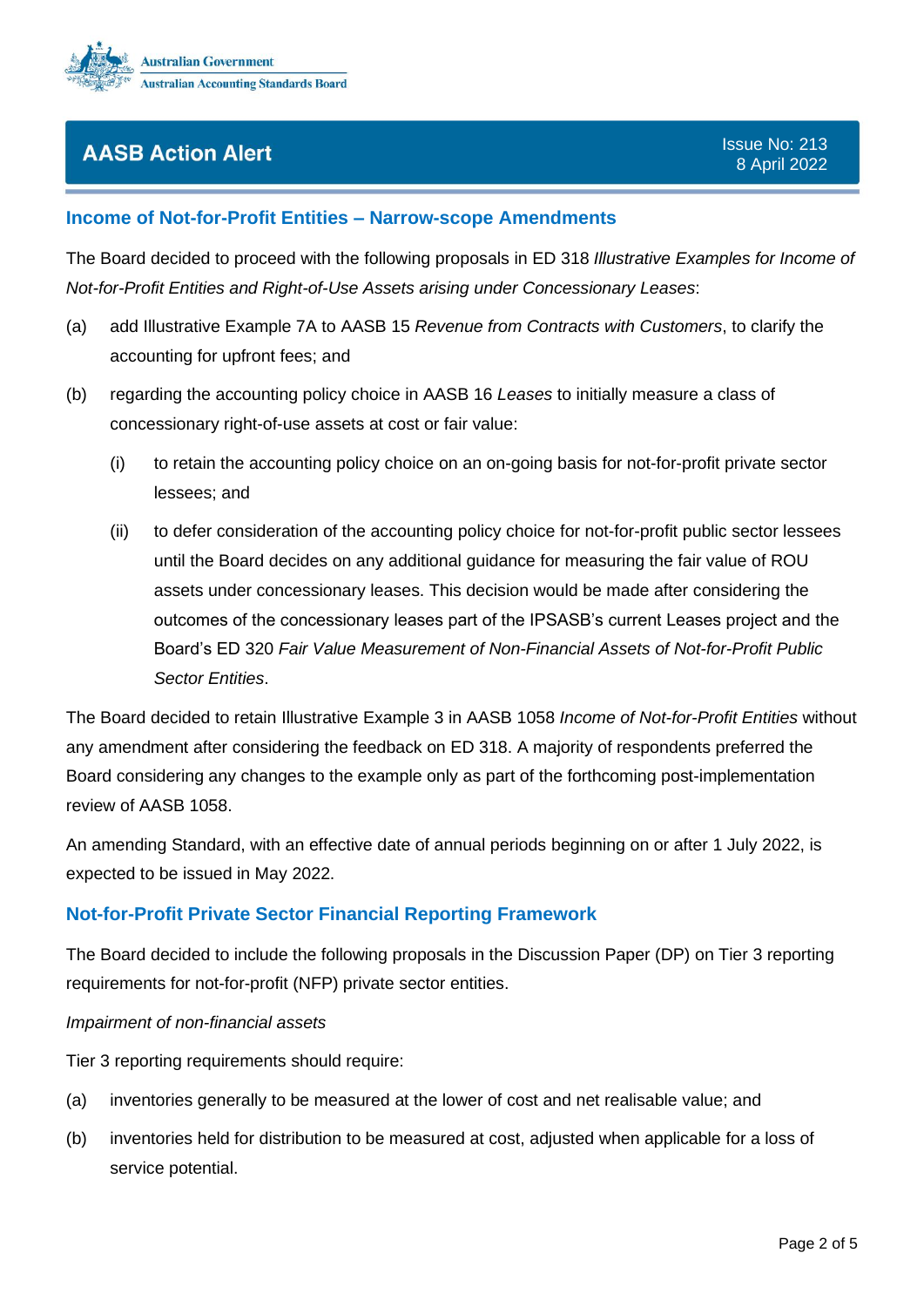

For non-financial assets other than inventory, the Board decided on the following impairment model:

- (a) only assets subsequently measured at cost or deemed cost should be subject to impairment testing;
- (b) a Tier 3 entity should be required to consider whether assets are impaired only when they have been physically damaged or when their service potential might have been adversely affected by a change in the entity's strategy or changes in external demand for the entity's services;
- (c) an asset would be impaired if its carrying amount exceeded its recoverable amount. An asset's recoverable amount is the higher of its fair value less costs of disposal and its value in use. However, the proposed impairment model will include a rebuttable presumption that fair value less costs of disposal is expected to be the most appropriate measure of an asset's recoverable amount because non-financial assets are generally not held by NFP entities for the purpose of generating cash flows;
- (d) assets that do not generate cash flows that are largely independent of those from other assets can be grouped into cash-generating units; and
- (e) the impairment model will not include specific requirements relating to reversing previously recognised impairment losses.

### *Initial measurement of assets acquired for significantly less than fair value*

Tier 3 reporting requirements for the initial measurement of assets acquired for significantly less than fair value should allow an entity an accounting policy choice, supplemented by appropriate disclosures, for the measurement of:

- (a) inventory at cost or current replacement cost; and
- (b) other non-financial assets at cost or at fair value in accordance with AASB 13 *Fair Value Measurement*.

#### *Volunteer services*

A Tier 3 entity should be permitted, but not required, to recognise volunteer services received, or a class of volunteer services, if the fair value of those services can be measured reliably.

# **Recently Approved Documents**

Since last reported (28 February 2022), the Board has approved the following Standards, Exposure Drafts or other proposal documents.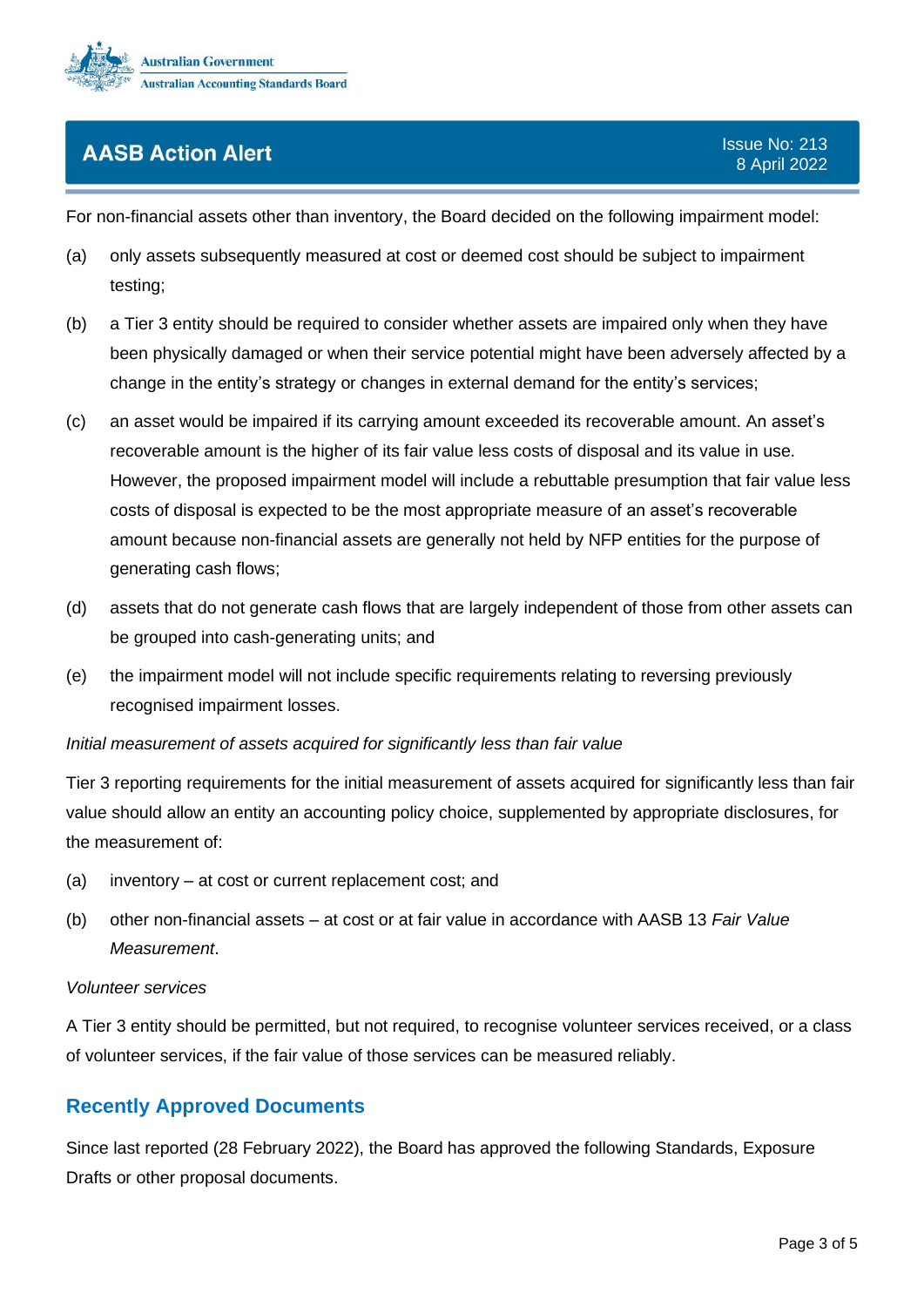

## Issue No: 213 8 April 2022

| <b>Date</b><br><b>Approved</b> | <b>Document</b>                                                                                                                                                           | <b>Effective Date</b><br>(Standards/Int'ns)<br>or Due Date for<br><b>Submissions (EDs)</b> |
|--------------------------------|---------------------------------------------------------------------------------------------------------------------------------------------------------------------------|--------------------------------------------------------------------------------------------|
| 9 March 2022                   | ED 319 Insurance Contracts in the Public Sector                                                                                                                           | 8 June 2022                                                                                |
| 9 March 2022                   | Fatal-Flaw Review Draft AASB 2022-X Amendments to<br>Australian Accounting Standards - Insurance Contracts:<br><b>Consequential Amendments for Public Sector Entities</b> | 8 June 2022                                                                                |
| 18 March 2022                  | AASB 2022-1 Amendments to Australian Accounting<br>Standards - Initial Application of AASB 17 and AASB 9 -<br>Comparative Information                                     | 1 January 2023                                                                             |
| 31 March 2022                  | ED 320 Fair Value Measurement of Non-Financial Assets of<br><b>Not-for-Profit Public Sector Entities</b>                                                                  | 30 June 2022                                                                               |

# **Documents Open for Comment**

The following documents are open for comment. AASB submissions to the IASB, the ISSB, the IFRS Interpretations Committee, the IFRS Foundation or the IPSASB are published on the AASB website.

| <b>Issuer</b>  | <b>Document</b>                                                                                                                                                                          | <b>AASB</b><br>No. | <b>AASB</b><br><b>Due Date</b> | <b>Other</b><br><b>Organisation</b><br><b>Due Date</b> |
|----------------|------------------------------------------------------------------------------------------------------------------------------------------------------------------------------------------|--------------------|--------------------------------|--------------------------------------------------------|
| <b>IFRS IC</b> | <b>Tentative Agenda Decision Negative Low</b><br><b>Emission Vehicle Credits</b>                                                                                                         |                    |                                | 12 April 2022                                          |
| <b>IFRS IC</b> | <b>Tentative Agenda Decision Special</b><br><b>Purpose Acquisition Companies (SPAC):</b><br><b>Accounting for Warrants at Acquisition</b>                                                |                    |                                | 23 May 2022                                            |
| <b>IFRS IC</b> | <b>Tentative Agenda Decision Special</b><br><b>Purpose Acquisition Companies (SPAC):</b><br><b>Classification of Public Shares as Financial</b><br><b>Liabilities or Equity (IAS 32)</b> |                    |                                | 23 May 2022                                            |
| <b>IFRS IC</b> | Tentative Agenda Decision Transfer of<br>Insurance Coverage under a Group of<br><b>Annuity Contracts (IFRS 17)</b>                                                                       |                    |                                | 23 May 2022                                            |
| <b>IFRS IC</b> | <b>Tentative Agenda Decision Lessor</b><br><b>Forgiveness of Lease Payments (IFRS 9</b><br>and IFRS 16)                                                                                  |                    |                                | 23 May 2022                                            |
| <b>IPSASB</b>  | ED 81 Conceptual Framework Update:<br><b>Chapter 3, Qualitative Characteristics and</b><br><b>Chapter 5, Elements in Financial</b><br><b>Statements</b>                                  |                    |                                | 31 May 2022                                            |
| <b>AASB</b>    | ED 319 <b>Insurance Contracts in the Public</b><br><b>Sector</b>                                                                                                                         | <b>ED 319</b>      | 8 June 2022                    |                                                        |